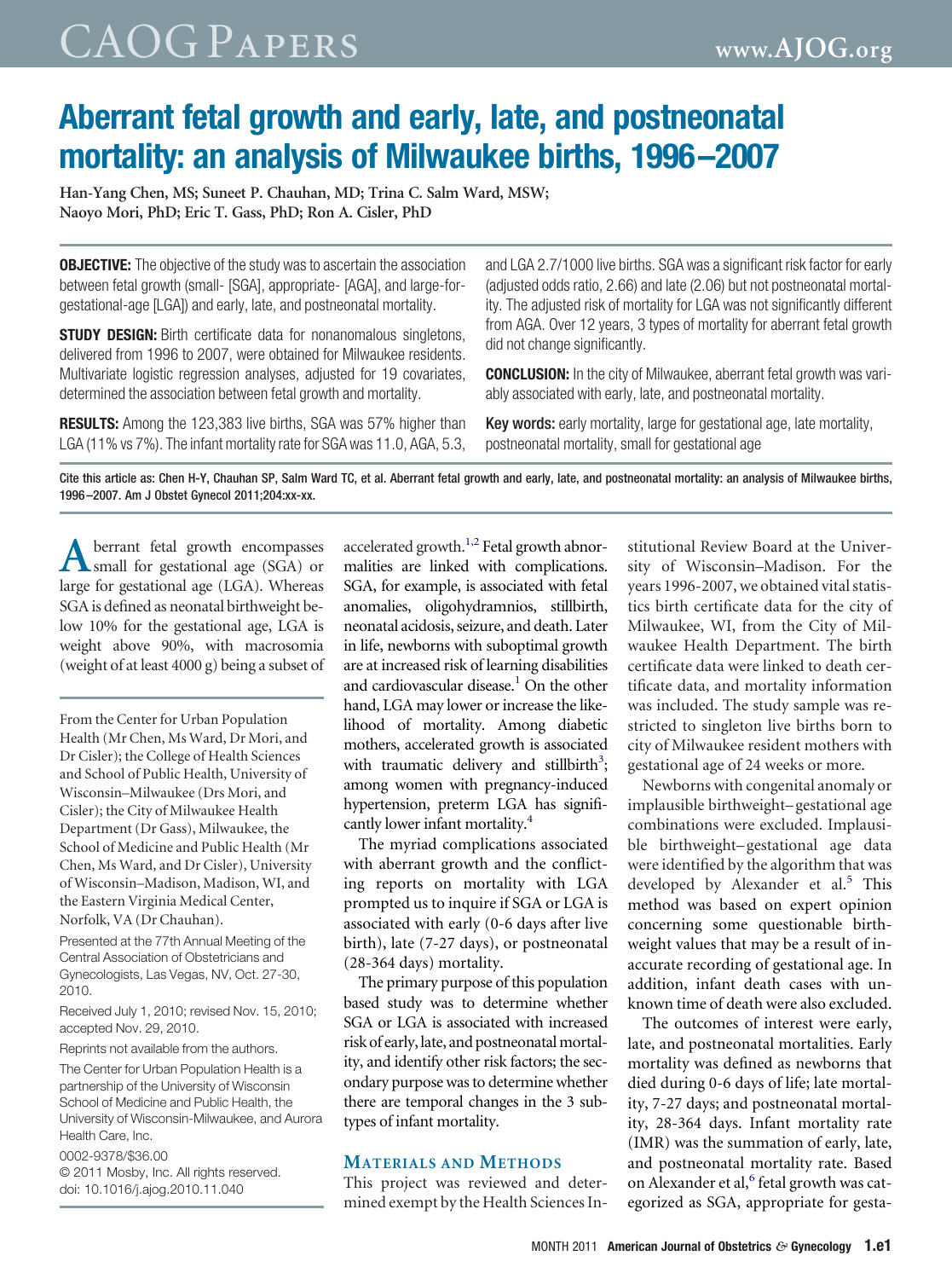### EXAOG PAPERS **ARTICLE IN PRESS**

tional age (AGA; birthweight lies within 10-90% for that gestational age), and LGA.

Nineteen covariates obtained from vital statistics birth certificate data were included in the analyses. Maternal age was categorized into 3 groups: 19 years or less, 20-34 years, and 35 years or older. Self-reported race/ethnicity was categorized into white, African American, Hispanic, and other. Maternal educational attainment was categorized into completed high school, beyond high school, and less than high school.

Paternity was coded as having a father's name listed on the birth certificate (yes/no). The father's name on the record meant one of the following: the parents were married at the time of birth; there was a statement of paternity; there was a paternity adjudication by court order (meaning paternity was established by the legal system, usually after genetic testing confirms the father's identity); or legitimation (meaning that the child is acknowledged by parents who marry after their child's birth). We used finalized birth certificate data that included amendments made by the vital records office (such as statements of paternity, adjudications, or legitimations).

Prenatal care was categorized as adequate vs inadequate, using Kotelchuck's Adequacy of Prenatal Care Utilization Index.[7](#page-8-0) Kotelchuck's index is based on initiation of prenatal care (month prenatal care begins) and the number of visits received, and is one of the most commonly used indices of prenatal care utilization in research studies. [8-10](#page-8-0)

Maternal behaviors and obstetric complications included reported alcohol use during pregnancy (yes/no), reported cigarette use during pregnancy (yes/no), pregestational diabetes (yes/no), gestational diabetes (yes/no), hydramnios or oligohydramnios (yes/no), gestational or pregestational hypertension (yes/no), uterine bleeding (yes/no), and premature rupture of membranes of more than 12 hours (yes/no).

Gestational age at birth was defined as the clinician's estimate of gestation (number of completed weeks) as recorded on the birth certificate. We then categorized gestational age into preterm

 $(<$ 37 weeks), term  $(37-40$  weeks), and postterm ( $\geq$ 41 weeks). The route of delivery was categorized as spontaneous vaginal, operative vaginal, and cesarean. We also examined whether the labor was precipitous (within  $3$  hours vs  $>3$ hours), abruptio placenta (yes/no), and infant sex (male/female).

Neonatal condition at birth was categorized as normal vs abnormal. Abnormal conditions included birth injury, hyaline membrane disease or respiratory distress, meconium aspiration syndrome, assisted ventilation, and seizures at birth.

We calculated corrected early, late, postneonatal, and infant mortality rate by fetal growth (SGA, AGA, and LGA). We assessed 3 year moving average mortality trends by fetal growth (SGA, AGA, and LGA) category. A  $\chi^2$  test or Fisher's exact test was used to assess the mortality trend across years. Multivariate logistic regression analyses were performed to examine the association between fetal growth and outcomes of the 3 types of mortality and adjusting for 19 potential confounding variables. The results are presented as odds ratios (ORs) and their 95% confidence intervals (CIs). Significance level was defined as  $P < .05$ .

For all variables, the data were complete at above 99% of the study subjects. On birth certificates, for maternal medical history, a box must be checked if a mother has a certain medical condition. We assumed that a mother did not have the condition if the box was not checked. For the frequency tables, missing values were excluded and percentages were based on the number of nonmissing values. When performing the multivariate logistic regression analyses, listwise deletion was used to remove subjects if there was a missing value on any of the variables. All statistical analyses were performed using SAS 9.2 (SAS/STAT software, version 9.2; SAS Institute, Cary, NC).

### **RESULTS**

During the 12 years of the study period, there were 132,658 live births in Milwaukee, WI. We excluded 3879 multiple gestation births, 3559 deliveries of patients who resided outside Milwaukee, 1227 anomalous neonates, 540 newborns delivered before 24 weeks, 36 infants with implausible birthweights, 27 infant deaths with unknown time of death, and 7 others. After these exclusions, there were 123,383 (93%) live births remaining as our study population. The median number of deliveries per year was 10,257 (range, 9956 –10,708). Whereas 11% of the newborns were SGA  $(n = 13,601)$ , 7% were LGA ( $n = 8957$ ), and the remaining 82% were AGA ( $n = 100,825$ ). The 3 year moving average for the incidence of SGA (range, 10.7–11.6%; *P* .586), AGA (range, 81.3–81.9%; *P* .987) and for LGA (range, 6.6 –7.6%; *P* .140) was not significantly different across the 12 years. Table 1 presents the sample characteristics.

Among 123,383 newborns, there were 707 deaths within the first year of birth (IMR of 5.7 per 1000 live births), with 158 being within 0-6 days of birth (early mortality rate of 1.3), 117 within 7-27 days (late mortality rate of 0.9), and the remaining 432 within 28-364 days (postneonatal mortality of 3.5). The contribution of SGA, AGA, and LGA to early, late, and postneonatal mortality was significantly different ( $P = .0005$ ; [Figure 1\)](#page-4-0).

[Figure 2](#page-5-0) depicts the 3 subtypes of infant mortality for normal and aberrant growth. The infant mortality rate is the summation of early, late, and postneonatal mortality rate, which are 11.0, 5.3, and 2.7 for SGA, AGA, and LGA, respectively.

Compared with AGA, SGA newborns had a significantly higher early (3.7 vs 1.0; *P* < .001), late (2.2 vs 0.8; *P* < .001), and postneonatal  $(5.1 \text{ vs } 3.5; P = .002)$ mortality. Compared with LGA, SGA also had significantly higher early (3.7 vs 0.8), late (2.2 vs 0.3), and postneonatal  $(5.1 \text{ vs } 1.6)$  mortality  $(P < .001$  for all comparisons). The likelihood of early and late mortality for LGA vs AGA was similar ( $P = .524$  and  $P = .118$ , respectively) but significantly different for postneonatal period ( $P = .003$ ). The corrected infant mortality for LGA and AGA (2.7 vs 5.3, respectively) was significantly different  $(P = .001)$ .

The infant mortality for SGA, AGA, and LGA did not change significantly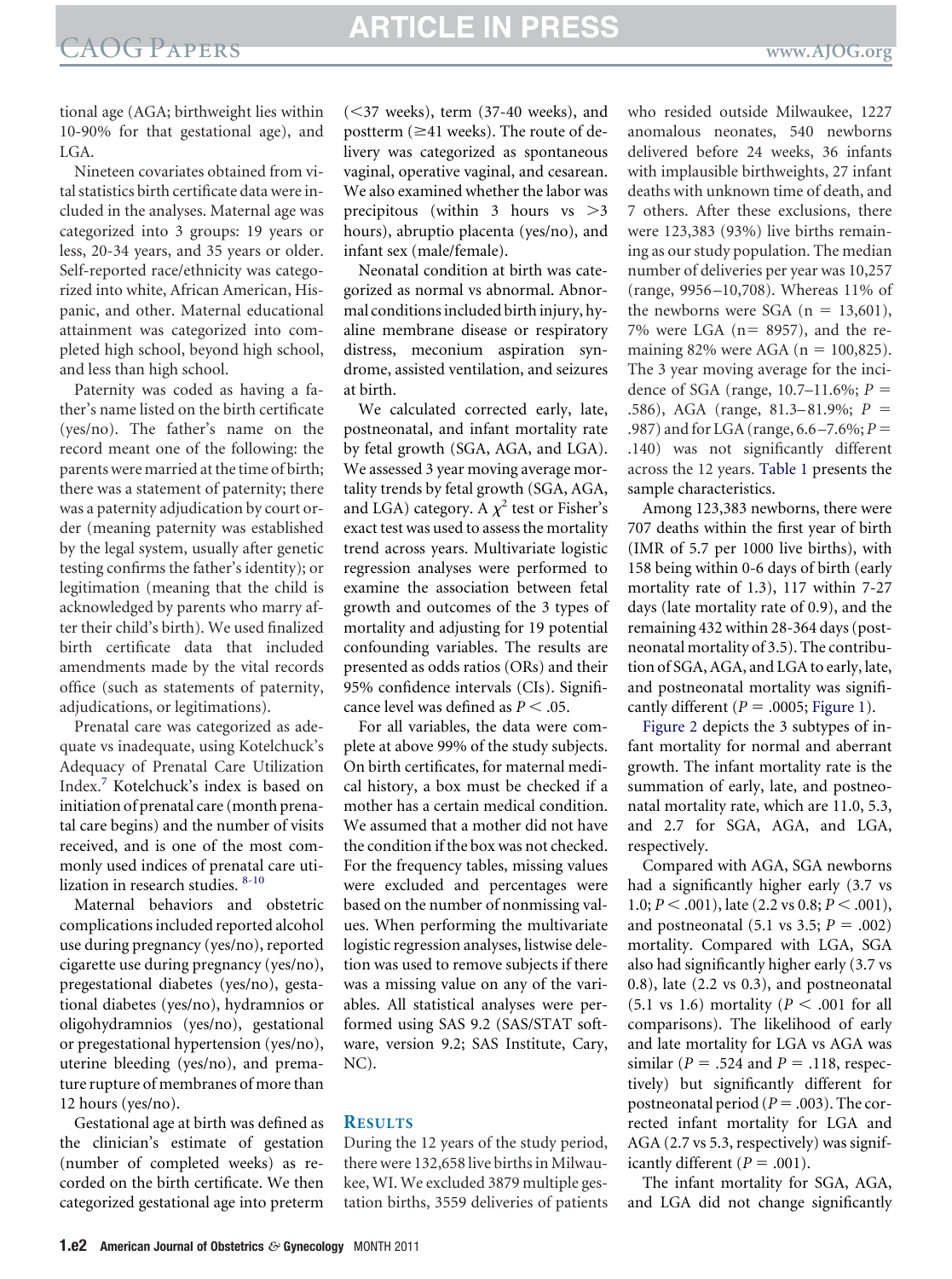### Sample characteristics of Milwaukee births, 1996-2007

| <b>Alive</b>    |                                                                      |                     |                                    |
|-----------------|----------------------------------------------------------------------|---------------------|------------------------------------|
| $(n = 122,676)$ | Early<br>$(n = 158)$                                                 | Late<br>$(n = 117)$ | <b>Postneonatal</b><br>$(n = 432)$ |
|                 |                                                                      |                     |                                    |
| 19% (23,357)    | 23% (37)                                                             | 27% (31)            | 28% (120)                          |
| 72% (88,428)    | 65% (102)                                                            | 67% (78)            | 67% (288)                          |
| 9% (10,891)     | 12% (19)                                                             | $7\%$ (8)           | 6% (24)                            |
|                 |                                                                      |                     |                                    |
| 30% (36,692)    | 21% (33)                                                             | 25% (29)            | 19% (81)                           |
| 47% (57,034)    | 57% (90)                                                             | 62% (73)            | 69% (298)                          |
| 18% (22,494)    | 17% (27)                                                             | $9\%$ (11)          | 9% (37)                            |
| 5% (6435)       | $5\%$ (8)                                                            | $3\%$ (4)           | 4% (16)                            |
|                 |                                                                      |                     |                                    |
| 35% (42,873)    | 35% (51)                                                             | 46% (53)            | 51% (218)                          |
| 32% (39,410)    | 43% (63)                                                             | 34% (39)            | 32% (136)                          |
| 33% (39,989)    | 23% (34)                                                             | 20% (23)            | 17% (74)                           |
|                 |                                                                      |                     |                                    |
| 71% (86,835)    | 35% (55)                                                             | 34% (40)            | 35% (153)                          |
| 29% (35,841)    | 65% (103)                                                            | 66% (77)            | 65% (279)                          |
|                 |                                                                      |                     |                                    |
| 68% (82,894)    | 65% (97)                                                             | 68% (78)            | 62% (266)                          |
| 32% (39,069)    | 35% (53)                                                             | 32% (36)            | 38% (166)                          |
|                 |                                                                      |                     |                                    |
| 98% (120,672)   | 94% (147)                                                            | 97% (114)           | 96% (415)                          |
| 2% (1938)       | 6% (10)                                                              | $3\%$ (3)           | 4% (17)                            |
|                 |                                                                      |                     |                                    |
| 85% (103,980)   | 81% (127)                                                            | 73% (85)            | 69% (296)                          |
| 15% (18,639)    | 19% (30)                                                             | 27% (32)            | 32% (136)                          |
|                 |                                                                      |                     |                                    |
| 97% (118,629)   | 96% (151)                                                            | 96% (112)           | 97% (419)                          |
| 3% (4047)       | $4\%$ (7)                                                            | 4% (5)              | 3% (13)                            |
|                 |                                                                      |                     |                                    |
| 99% (121,973)   | 99% (156)                                                            | 99% (116)           | 100% (430)                         |
| 1% (703)        | $1\%$ (2)                                                            | $1\%$ (1)           | $0\%$ (2)                          |
|                 |                                                                      |                     |                                    |
| 99% (121,274)   | 93% (147)                                                            | 95% (111)           | 97% (420)                          |
| 1% (1,402)      | 7% (11)                                                              | 5% (6)              | $3\%$ (12)                         |
|                 |                                                                      |                     |                                    |
| 94% (115,810)   | 91% (144)                                                            | 91% (106)           | 91% (394)                          |
| 6% (6866)       | 9% (14)                                                              | $9\%$ (11)          | 9% (38)                            |
|                 | Chen. Aberrant fetal growth and mortality. Am J Obstet Gynecol 2011. |                     |                                    |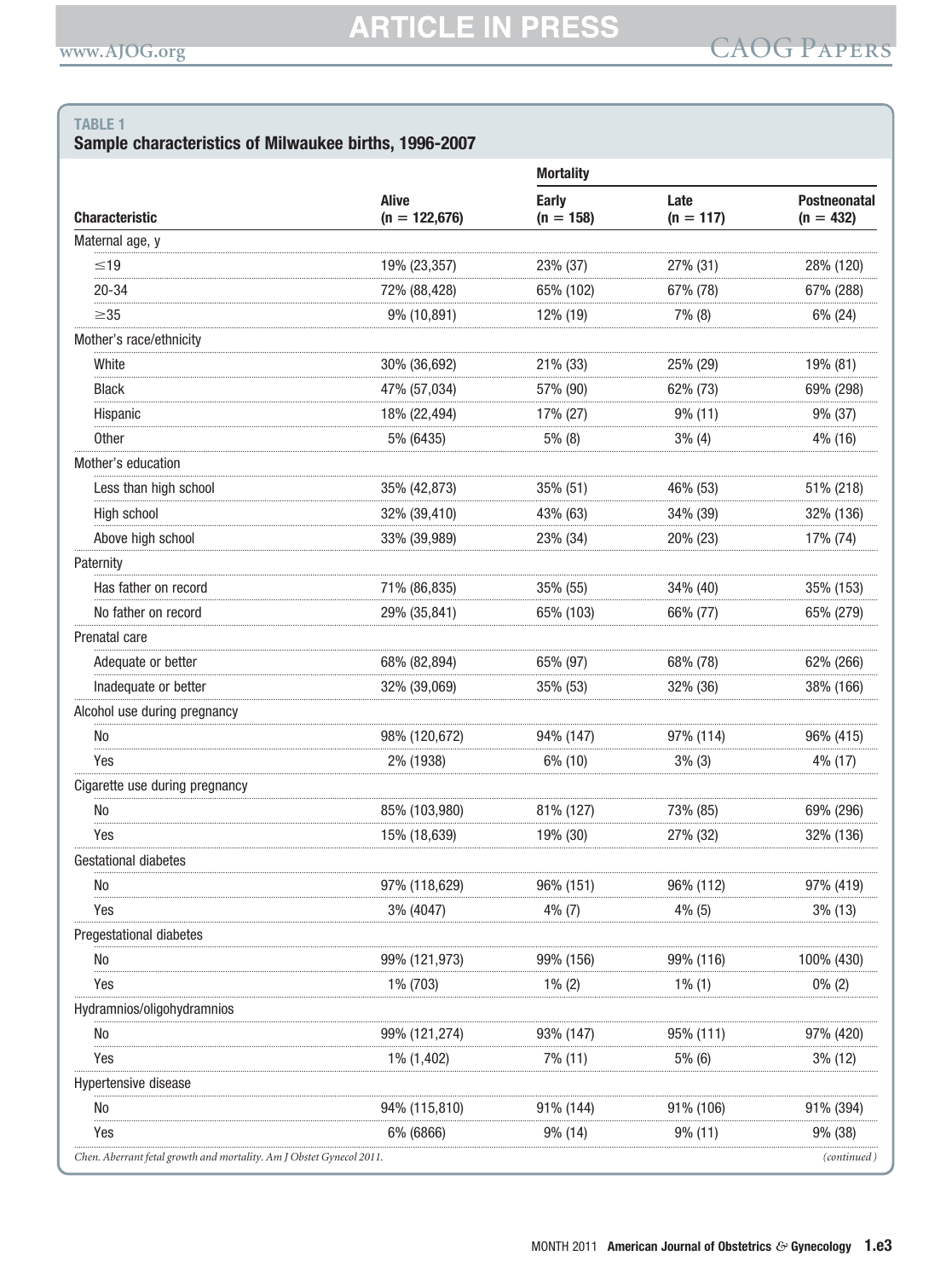Sample characteristics of Milwaukee births, 1996-2007 (continued)

|                                          |                                 | <b>Mortality</b>     |                     |                                    |  |
|------------------------------------------|---------------------------------|----------------------|---------------------|------------------------------------|--|
| <b>Characteristic</b>                    | <b>Alive</b><br>$(n = 122,676)$ | Early<br>$(n = 158)$ | Late<br>$(n = 117)$ | <b>Postneonatal</b><br>$(n = 432)$ |  |
| Uterine bleeding                         |                                 |                      |                     |                                    |  |
| <b>No</b>                                | 99% (121,762)                   | 98% (154)            | 99% (116)           | 98% (424)                          |  |
| Yes                                      | 1% (914)                        | 3% (4)               | $1\%$ (1)           | $2\%$ (8)                          |  |
| Premature rupture of membranes $(>12 h)$ |                                 |                      |                     |                                    |  |
| No                                       | 97% (118,817)                   | 89% (140)            | 92% (108)           | 96% (415)                          |  |
| Yes                                      | 3% (3859)                       | 11% (18)             | $8\%$ (9)           | 4% (17)                            |  |
| Gestational age, wks                     |                                 |                      |                     |                                    |  |
| 37 (preterm)                             | 9% (10,709)                     | 75% (118)            | 62% (72)            | 33% (142)                          |  |
| 37-40 (term)                             | 82% (100,070)                   | 22% (35)             | 33% (38)            | 60% (261)                          |  |
| 41 (postterm)                            | 10% (11,897)                    | $3\%$ (5)            | $6\%$ (7)           | 7% (29)                            |  |
| Precipitous labor (<3 h)                 |                                 |                      |                     |                                    |  |
| <b>No</b>                                | 97% (118,628)                   | 94% (149)            | 97% (114)           | 96% (414)                          |  |
| Yes                                      | 3% (4048)                       | $6\%$ (9)            | 3% (3)              | 4% (18)                            |  |
| Delivery method                          |                                 |                      |                     |                                    |  |
| Spontaneous vaginal                      | 80% (97,489)                    | 58% (92)             | 59% (69)            | 74% (321)                          |  |
| Operative vaginal                        | 5% (5539)                       | $2\%$ (3)            | 3% (3)              | 5% (20)                            |  |
| Cesarean                                 | 16% (19,648)                    | 40% (63)             | 39% (45)            | 21% (91)                           |  |
| Newborn's sex                            |                                 |                      |                     |                                    |  |
| Male                                     | 51% (62,478)                    | 51% (80)             | 52% (61)            | 57% (247)                          |  |
| Female                                   | 49% (60,198)                    | 49% (78)             | 48% (56)            | 43% (185)                          |  |
| Fetal growth                             |                                 |                      |                     |                                    |  |
| <b>SGA</b>                               | 11% (13,451)                    | 32% (50)             | 26% (30)            | 16% (70)                           |  |
| AGA                                      | 82% (100,292)                   | 64% (101)            | 72% (84)            | 81% (348)                          |  |
| LGA                                      | 7% (8933)                       | $4\%$ (7)            | $3\%$ (3)           | $3\%$ (14)                         |  |
| Abruptio placenta                        |                                 |                      |                     |                                    |  |
| <b>No</b>                                | 99% (121,989)                   | 93% (147)            | 92% (108)           | 97% (418)                          |  |
| Yes                                      | 1% (687)                        | 7% (11)              | $8\%$ (9)           | 3% (14)                            |  |
| Newborn's condition                      |                                 |                      |                     |                                    |  |
| Abnormal                                 | 7% (8749)                       | 36% (57)             | 37% (43)            | 19% (80)                           |  |
| Normal                                   | 93% (113,927)                   | 64% (101)            | 63% (74)            | 82% (352)                          |  |

Chen. Aberrant fetal growth and mortality. Am J Obstet Gynecol 2011.

from 1996-1998 to 2005-2007 (Figure 3;  $P = .999$  for all 3 comparisons). The infant mortality for all singletons also did not change significantly (range, 5.4-6.5/ 1000 live births;  $P = .997$ ). The rate of early, late, and postneonatal mortality did not change during the study period  $(P = .999, P = .976, P = .999, \text{ respec-}$ tively; data not shown).

Table 2 shows the multivariate logistic regression analysis for early, late, and postneonatal mortality. SGA was a statistically significant risk factor for early (adjusted OR, 2.66; 95% CI, 1.82-3.89) and late (adjusted OR, 2.14; 95% CI, 1.38-3.32) but not postneonatal mortality. LGA was not significantly associated with all 3 types of mortality, compared

with AGA. Our analysis also indicated that the following 5 other factors (listed in descending order of magnitude) were statistically significantly associated with all 3 types of mortality: (1) preterm birth, (2) no father on record, (3) hydramnios or oligohydramnios, (4) cesarean delivery, and (5) abnormal condition of newborn at birth.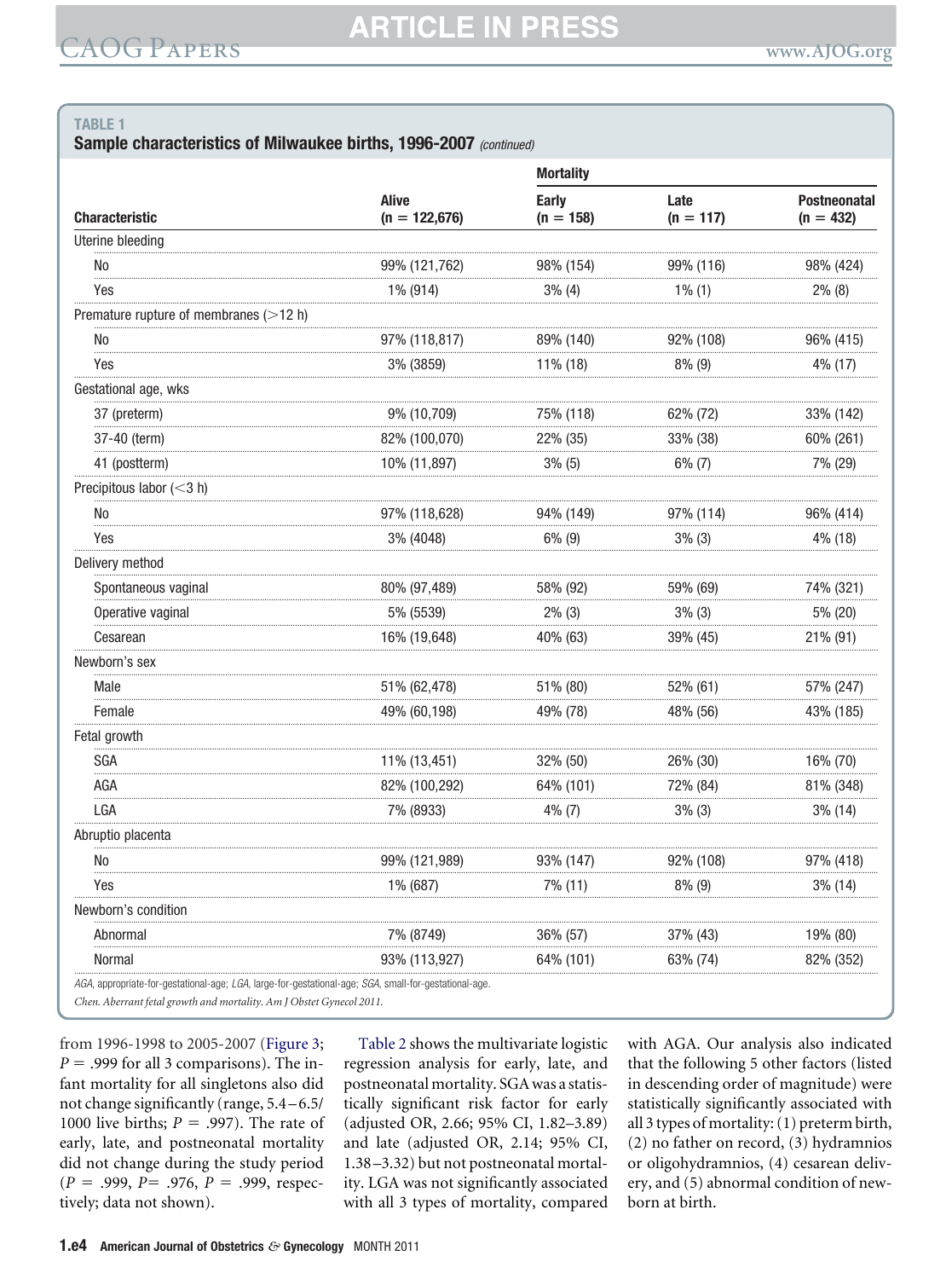<span id="page-4-0"></span>In addition, we found that some factors increased the risk of mortality for 1 type but not all 3. Alcohol use, for example, significantly increased the risk of early mortality but not late or postneonatal mortality. Abruptio placentae increased the risk of late mortality but not early or postneonatal mortality. Lastly, we also identified factors that decreased the risk of infant mortality. Not completing high school and hypertensive disease in pregnancy significantly lowered the likelihood of early mortality; being Hispanic or a female newborn decreased the risk of postneonatal mortality (Table 2).

#### **COMMENT**

Infant mortality has been used as a measure of the health of society as a whole as well as the well-being of the newborn.<sup>[11](#page-8-0)</sup> The infant mortality rate for the United States has remained at 6.77 per 1000 live births from 2006 to 2007, ranking worse than many other developed countries in the world.<sup>[12](#page-8-0)</sup> According to the Central Intelligence Agency, which tabulated the infant mortality of 224 countries, United States ranks 44th behind many European countries (Italy, Greece, the United Kingdom, Portugal, Austria, and Germany).<sup>13</sup>

There are many reasons for this poor ranking, such as differences in health care services, population health status and health policy differences, and mater-nal racial and ethnic disparities.<sup>[14,15](#page-8-0)</sup> In addition, because other developed countries may report their infant mortality rate differently, we need to interpret the ranking with caution.<sup>[16](#page-8-0)</sup> Nonetheless, this country's poor infant mortality ranking provides a sufficient reason to elucidate the association of obstetric factors and infant mortality in the United States.

Published reports on the topic have focused on the 3 subtypes of infant mortality and their association with obstetric factors. For example, infant mortality has been linked with maternal age<sup>17</sup>; no father on record<sup>18</sup>; pregnancy-induced hypertension and abnormal fetal growth<sup>[4](#page-8-0)</sup>; late preterm and near-term births<sup>19</sup>; the effect of labor with SGA or premature rupture of membranes $20,21$ ; and subtypes (preterm, term, or post-

### **FIGURE 1 Fetal growth and subtype of infant mortality**



birthweight within 10-90%; and LGA, birthweight of >90%). Early indicates death within 0-6 days of birth; late indicates within 7-27 days, and postneonatal indicates within 28-364 days.  $P = 0.0006$  for contribution of growth pattern to 3 types of mortality.

*AGA*, appropriate-for-gestational-age; *LGA*, large-for-gestational-age; *SGA*, small-for-gestational-age.

*Chen. Aberrant fetal growth and mortality. Am J Obstet Gynecol 2011.*

term) of SGA.<sup>[22](#page-9-0)</sup> Neonatal mortality has been linked with ethnicity and obesity<sup>[23](#page-9-0)</sup> and postterm births $24$  as well as inade-quate prenatal care.<sup>[25](#page-9-0)</sup> Late (within 27 days of birth) neonatal mortality has been associated with diabetes and LGA births,<sup>[3](#page-8-0)</sup> and early, late, and postneonatal mortality have been associated with in-terracial parents.<sup>[26](#page-9-0)</sup>

Although these studies provide invaluable insights on the relationship between obstetric factors and mortality, many of them focus on national or statewide data or focus on subpopulations.[19,24,26](#page-8-0) Thus, we wanted to better understand antecedent factors linked with infant mortality in our city. The reason for primarily focusing on aberrant growth is that, by definition, they occur with 20% of the deliveries.

There are 4 major findings of our study. First, in our population, the likelihood of a newborn being SGA was 57% higher than being LGA (11% vs 7%, respectively), and the rate of aberrant growth did not change significantly during the 12 years. A possible reason for a much higher rate of SGA than LGA in

Milwaukee is that risk factors associated with inadequate growth are more prevalent than those for excessive growth. For suboptimal growth, the predisposing factors are maternal disease (such as hypertension, renal disease, or antiphospholipid syndrome), smoking and substance use and abuse, and placental disease<sup>[1](#page-8-0)</sup>; for excessive growth, predisposing factors include history of macrosomia, maternal weight at birth, mater-nal height, or prepregnancy weight.<sup>[2](#page-8-0)</sup>

The data available on the birth certificate are insufficiently detailed to determine which risk factors increase the likelihood of SGA. It is also possible that the nomogram published by Alexander et al<sup>[5](#page-8-0)</sup> is not applicable to Milwaukee and that each region should modify the thresholds for abnormal growth, as Seeds and Peng did. $27$  We chose not to construct our own criteria for abnormal growth because we wanted to ascertain whether the national nomograms are linked to mortality.

The second finding is that the time and rate of infant mortality varied for SGA, AGA, and LGA. For SGA newborns, the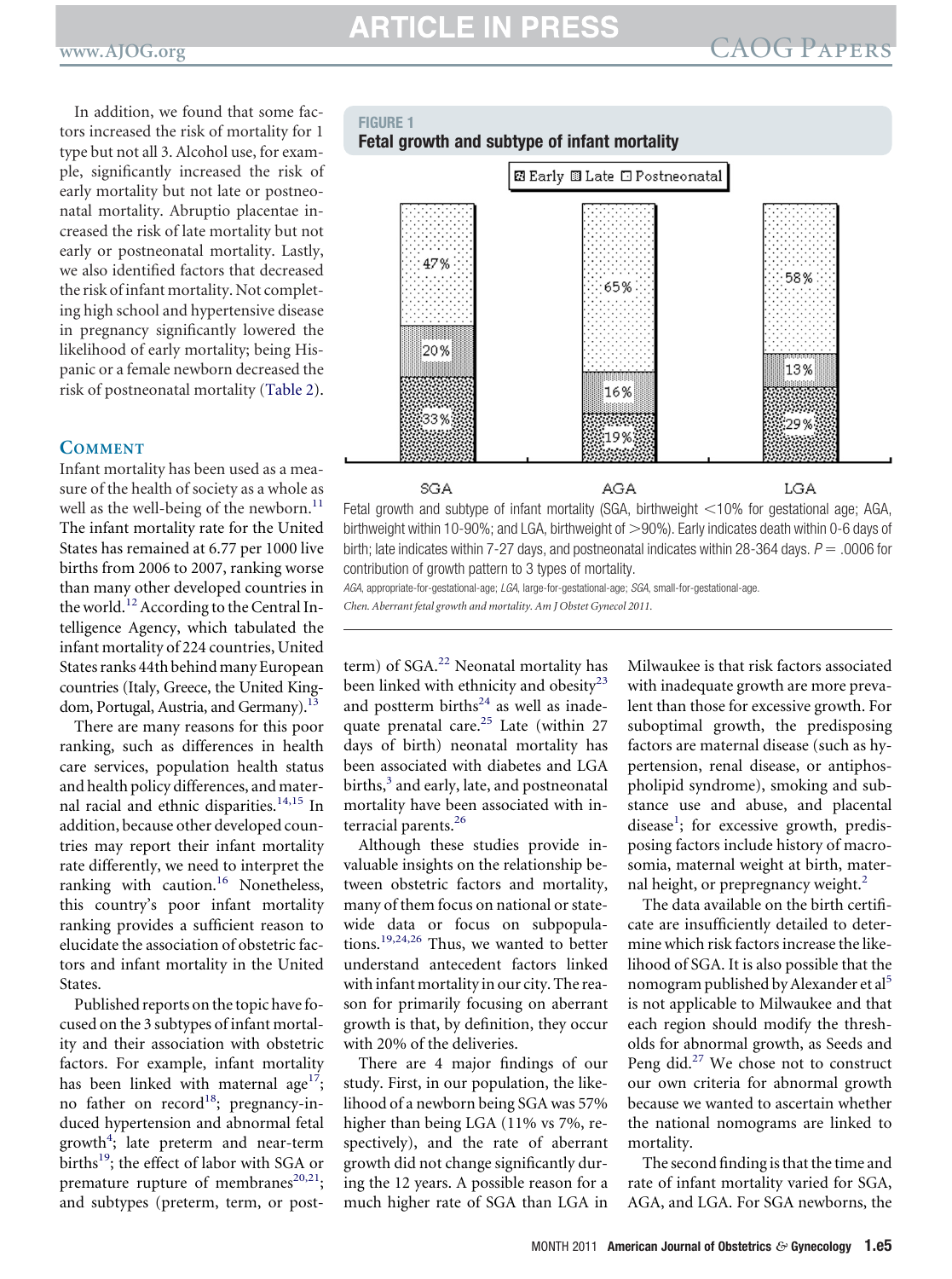# <span id="page-5-0"></span>EXOG PAPERS **ARTICLE IN PRESS**

### **FIGURE 2**





Corrected mortality rate with normal and aberrant growth (abbreviations same as in [Figure 1\)](#page-4-0). For all 3 types of mortality,  $P <$  .05 for AGA vs SGA as well as LGA vs SGA. The early and late mortality rate for LGA and AGA were similar ( $P > .05$ ) but significantly different for the postneonatal period ( $P =$ .003).

*AGA*, appropriate-for-gestational-age; *LGA*, large-for-gestational-age; *SGA*, small-for-gestational-age. *Chen. Aberrant fetal growth and mortality. Am J Obstet Gynecol 2011.*



*AGA*, appropriate-for-gestational-age; *LGA*, large-for-gestational-age; *SGA*, small-for-gestational-age. *Chen. Aberrant fetal growth and mortality***.** *Am J Obstet Gynecol 2011.*

majority of deaths occurred within 27 days of birth, whereas for AGA and LGA, the mortality mostly occurred in the postneonatal period [\(Figure 1\)](#page-4-0). Newborns with inadequate growth have a significantly higher early, late, and postneonatal mortality than those with adequate or excessive growth (Figure 2). LGA newborns had a significantly lower postneonatal mortality and infant mortality than AGA. Whereas the increased risk of mortality with SGA is well documented, $1,20,22,28$  the reduced mortality with LGA is less frequently reported.

Malloy<sup>[29](#page-9-0)</sup> linked 2002 infant birth and death certificates and noted that sudden infant death syndrome (SIDS) and sudden death because of other causes were significantly higher for SGA but lower for LGA. In our study population, SIDS was the predominant cause of death in postneonatal mortality, accounting for 37%, 36%, and 49% of the postneonatal deaths among the SGA, LGA, and AGA infants, respectively. This finding could be expected, however, because SIDS by its definition rules out any other possible causes of death.<sup>[30](#page-9-0)</sup>

We might expect that SGA or LGA infants may have other cooccurring disorders that were determined as a contributing cause of death for the infant. Chen et al<sup>4</sup> noted that among women with pregnancy-induced hypertension, preterm LGA had significantly lower infant mortality. Salihu et  $al<sup>31</sup>$  $al<sup>31</sup>$  $al<sup>31</sup>$  reported that among obese mothers (body mass index of 30 kg/ $m^2$  or greater), the neonatal mortality rate for SGA or AGA newborns was significantly higher than that of nonobese mothers. But for LGA, neonatal mortality was similar for obese (6.2 in 1000) and normal-weight (4.9 in 1000) mothers (adjusted OR, 1.05; 95% CI,  $0.75 - 1.48$ ).

Our third finding is that in Milwaukee the rate of SGA or LGA births and infant mortality rate within SGA, AGA, or LGA births did not change significantly over the 12 years (Figure 3), which is consistent with a previous neonatal mortality trend analysis of all Wisconsin births from 1991 to 2005.<sup>[32](#page-9-0)</sup> In contrast, other reports have noted that the rates of SGA births, macrosomia births, and perinatal mortality for preterm singletons have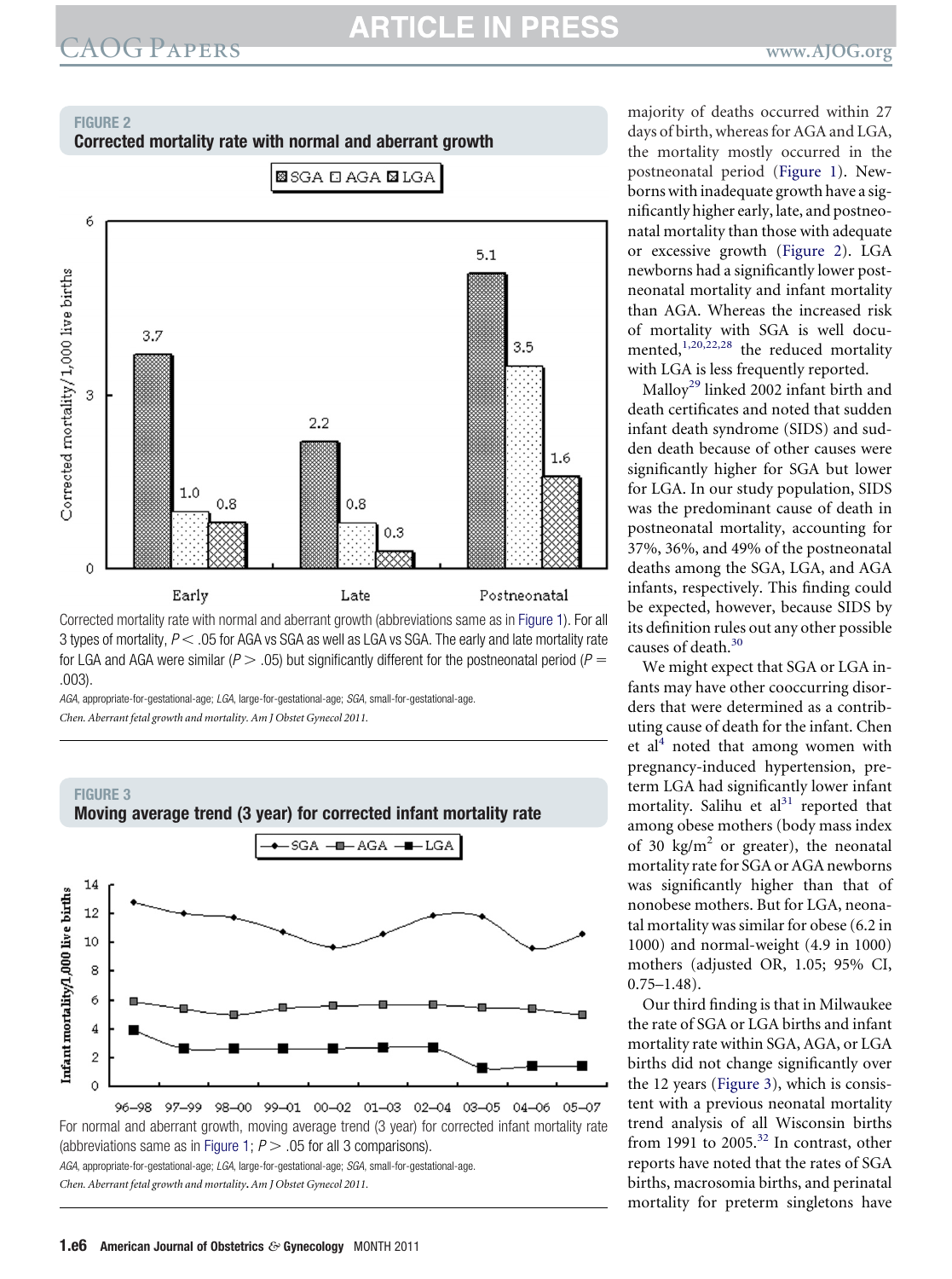### Adjusted odds ratios on early, late, and postneonatal mortality, Milwaukee, 1996-2007

|                                                                      | <b>Early mortality</b> |                 |          | <b>Late mortality</b> |                 |                  | <b>Postneonatal mortality</b> |                 |               |
|----------------------------------------------------------------------|------------------------|-----------------|----------|-----------------------|-----------------|------------------|-------------------------------|-----------------|---------------|
| <b>Variables</b>                                                     | <b>OR</b>              | (95% CI)        | P        | 0 <sub>R</sub>        | (95% CI)        | $\boldsymbol{P}$ | <b>OR</b>                     | (95% CI)        | P             |
| Maternal age, y                                                      |                        |                 |          |                       |                 |                  |                               |                 |               |
| $20 - 34$                                                            | Referent               |                 |          | Referent              |                 |                  | Referent                      |                 |               |
| $\leq 19$                                                            | 1.18                   | $(0.75 - 1.84)$ | .472     | 1.01                  | $(0.63 - 1.63)$ | .962             | 1.04                          | $(0.82 - 1.33)$ | .727          |
| $\geq$ 35                                                            | 1.01                   | $(0.57 - 1.79)$ | .964     | 0.57                  | $(0.25 - 1.33)$ | .197             | 0.67                          | $(0.43 - 1.03)$ | .070          |
| Mother's race/ethnicity                                              |                        |                 |          |                       |                 |                  |                               |                 |               |
| White                                                                | Referent               |                 |          | Referent              |                 |                  | Referent                      |                 |               |
| <b>Black</b>                                                         | 0.76                   | $(0.48 - 1.20)$ | .240     | 0.78                  | $(0.48 - 1.26)$ | .300             | 1.21                          | $(0.93 - 1.58)$ | .160          |
| Hispanic                                                             | 1.23                   | $(0.70 - 2.18)$ | .474     | 0.50                  | $(0.23 - 1.07)$ | .072             | 0.60                          | $(0.40 - 0.91)$ | .015          |
| Other                                                                | 1.42                   | $(0.61 - 3.29)$ | .414     | 0.64                  | $(0.19 - 2.13)$ | .466             | 1.06                          | $(0.60 - 1.85)$ | .848          |
| Mother's education                                                   |                        |                 |          |                       |                 |                  |                               |                 |               |
| High school                                                          | Referent               |                 |          | Referent              |                 |                  | Referent                      |                 |               |
| Beyond high school                                                   | 0.81                   | $(0.51 - 1.27)$ | .356     | 0.82                  | $(0.47 - 1.42)$ | .476             | 0.79                          | $(0.59 - 1.07)$ | .126          |
| Less than high school                                                | 0.58                   | $(0.39 - 0.88)$ | .010     | 1.06                  | $(0.67 - 1.67)$ | .803             | 1.20                          | $(0.96 - 1.52)$ | .116          |
| Paternity                                                            |                        |                 |          |                       |                 |                  |                               |                 |               |
| Has father on record                                                 | Referent               |                 |          | Referent              |                 |                  | Referent                      |                 |               |
| No father on record                                                  | 3.80                   | $(2.60 - 5.56)$ | $<$ .001 | 3.61                  | $(2.35 - 5.56)$ | $<$ .001         | 3.19                          | $(2.57 - 3.97)$ | $<$ .001 $\,$ |
| Prenatal care                                                        |                        |                 |          |                       |                 |                  |                               |                 |               |
| Adequate or better                                                   | Referent               |                 |          | Referent              |                 |                  | Referent                      |                 |               |
| Inadequate or<br>intermediate                                        | 1.04                   | $(0.71 - 1.53)$ | .834     | 0.92                  | $(0.61 - 1.41)$ | .717             | 1.00                          | $(0.81 - 1.23)$ | .981          |
| Alcohol use during<br>pregnancy                                      |                        |                 |          |                       |                 |                  |                               |                 |               |
| No                                                                   | Referent               |                 |          | Referent              |                 |                  | Referent                      |                 |               |
| Yes                                                                  | 2.56                   | $(1.23 - 5.30)$ | .012     | 0.49                  | $(0.12 - 2.08)$ | .336             | 1.14                          | $(0.68 - 1.90)$ | .624          |
| Cigarette use during<br>pregnancy                                    |                        |                 |          |                       |                 |                  |                               |                 |               |
| No                                                                   | Referent               |                 |          | Referent              |                 |                  | Referent                      |                 |               |
| Yes                                                                  | 0.74                   | $(0.47 - 1.18)$ | .205     | 1.20                  | $(0.76 - 1.88)$ | .440             | 1.64                          | $(1.30 - 2.05)$ | $<$ .001 $\,$ |
| Mother's medical history                                             |                        |                 |          |                       |                 |                  |                               |                 |               |
| Gestational diabetes                                                 | 1.02                   | $(0.43 - 2.39)$ | .969     | 1.39                  | $(0.55 - 3.50)$ | .487             | 1.10                          | $(0.63 - 1.93)$ | .745          |
| Pregestational diabetes                                              | 0.74                   | $(0.17 - 3.15)$ | .681     | 0.64                  | $(0.09 - 4.78)$ | .667             | 0.55                          | $(0.14 - 2.25)$ | .409          |
| Hydramnios or<br>oligohydramnios                                     | 3.66                   | $(1.90 - 7.04)$ | $<$ .001 | 2.65                  | $(1.13 - 6.22)$ | .026             | 1.90                          | $(1.05 - 3.41)$ | .033          |
| Hypertensive disease                                                 | 0.51                   | $(0.28 - 0.93)$ | .027     | 0.70                  | $(0.36 - 1.35)$ | .284             | 1.20                          | $(0.85 - 1.70)$ | .309          |
| Uterine bleeding                                                     | 1.25                   | $(0.44 - 3.55)$ | .669     | 0.44                  | $(0.06 - 3.24)$ | .420             | 1.82                          | $(0.88 - 3.75)$ | .107          |
| Chen. Aberrant fetal growth and mortality. Am J Obstet Gynecol 2011. |                        |                 |          |                       |                 |                  |                               |                 | (continued)   |

decreased in the United States.<sup>33-35</sup> However, those reports used different inclusion criteria and time periods for analysis. For our study, potential reasons that the rate did not change significantly are the exclusion of anomalous newborns, 1 of the leading causes of infant mortality, and multiple gestations, who are at appreciable risk of mortality. In addition, our sample size may not be sufficient to detect the small improvement in corrected mortality among singletons.

Our fourth finding focuses on the multivariate logistic regression, which identified several factors that independently influence the 3 types of mortality (Table 2). When adjusted for 19 covariates and compared with AGA, SGA was a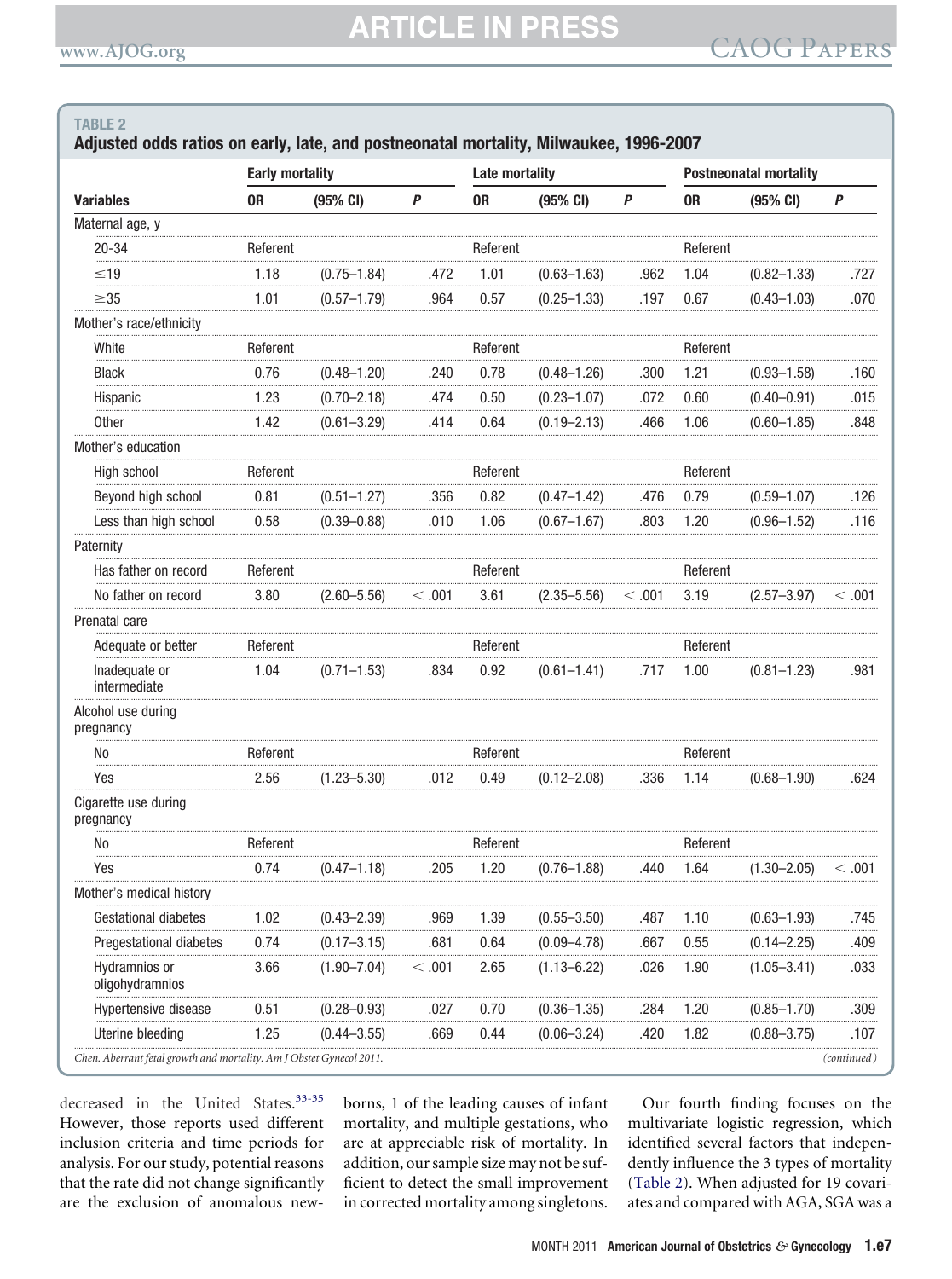| <b>Variables</b>                          | <b>Early mortality</b> |                    |         | <b>Late mortality</b> |                    |                  | <b>Postneonatal mortality</b> |                 |          |
|-------------------------------------------|------------------------|--------------------|---------|-----------------------|--------------------|------------------|-------------------------------|-----------------|----------|
|                                           | 0R                     | $(95% \text{ CI})$ | P       | 0 <sub>R</sub>        | $(95% \text{ CI})$ | $\boldsymbol{P}$ | 0 <sub>R</sub>                | (95% CI)        | P        |
| Events of labor                           |                        |                    |         |                       |                    |                  |                               |                 |          |
| Premature rupture of<br>membranes $>12$ h | 1.10                   | $(0.64 - 1.90)$    | .731    | 0.82                  | $(0.40 - 1.66)$    | .576             | 0.61                          | $(0.37 - 1.01)$ | .052     |
| Precipitous labor $(<$ 3 h)               | 1.40                   | $(0.66 - 2.94)$    | .380    | 0.69                  | $(0.21 - 2.21)$    | .529             | 0.98                          | $(0.60 - 1.58)$ | .922     |
| Abruptio placenta                         | 1.91                   | $(0.97 - 3.73)$    | .060    | 2.19                  | $(1.04 - 4.63)$    | .040             | 1.54                          | $(0.87 - 2.74)$ | .143     |
| Gestational age, wks                      |                        |                    |         |                       |                    |                  |                               |                 |          |
| 37-40 (term)                              | Referent               |                    |         | Referent              |                    |                  | Referent                      |                 |          |
| 37 (preterm)                              | 20.19                  | $(13.16 - 31.00)$  | < 0.001 | 10.00                 | $(6.40 - 15.65)$   | < 0.001          | 3.44                          | $(2.74 - 4.33)$ | < 0.01   |
| 41 (postterm)                             | 1.25                   | $(0.49 - 3.21)$    | .646    | 1.61                  | $(0.71 - 3.63)$    | .251             | 0.94                          | $(0.64 - 1.38)$ | .745     |
| Delivery method                           |                        |                    |         |                       |                    |                  |                               |                 |          |
| Spontaneous vaginal                       | Referent               |                    |         | Referent              |                    |                  | Referent                      |                 |          |
| Cesarean                                  | 2.48                   | $(1.71 - 3.60)$    | < .001  | 2.23                  | $(1.47 - 3.40)$    | < .001           | 1.33                          | $(1.04 - 1.70)$ | .026     |
| Operative vaginal                         | 0.98                   | $(0.31 - 3.13)$    | .971    | 1.05                  | $(0.33 - 3.37)$    | .937             | 1.39                          | $(0.88 - 2.19)$ | .164     |
| Fetal growth                              |                        |                    |         |                       |                    |                  |                               |                 |          |
| AGA                                       | Referent               |                    |         | Referent              |                    |                  | Referent                      |                 |          |
| <b>SGA</b>                                | 2.66                   | $(1.82 - 3.89)$    | < 0.01  | 2.14                  | $(1.38 - 3.32)$    | < 0.001          | 1.19                          | $(0.92 - 1.55)$ | .195     |
| LGA                                       | 1.72                   | $(0.76 - 3.86)$    | .192    | 0.71                  | $(0.22 - 2.31)$    | .568             | 0.71                          | $(0.41 - 1.22)$ | .212     |
| Sex                                       |                        |                    |         |                       |                    |                  |                               |                 |          |
| Male                                      | Referent               |                    |         | Referent              |                    |                  | Referent                      |                 |          |
| Female                                    | 1.13                   | $(0.81 - 1.58)$    | .469    | 0.96                  | $(0.66 - 1.40)$    | .831             | 0.78                          | $(0.64 - 0.94)$ | .011     |
| Newborn's condition                       |                        |                    |         |                       |                    |                  |                               |                 |          |
| <b>Normal</b>                             | Referent               |                    |         | Referent              |                    |                  | Referent                      |                 |          |
| Abnormal                                  | 2.11                   | $(1.45 - 3.08)$    | < .001  | 2.74                  | $(1.78 - 4.22)$    | < .001           | 1.73                          | $(1.32 - 2.26)$ | $<$ .001 |

Chen. Aberrant fetal growth and mortality. Am J Obstet Gynecol 2011.

significant risk factor for early and late mortality but not postneonatal mortality. AGA and LGA had similar likelihoods of death. We recognized 5 other risk factors, in descending order of magnitude, as preterm birth, absence of paternity on the birth record, hydramnios or oligohydramnios, cesarean delivery, and abnormal condition of newborn at birth, which increased the risk of death for each subtype of infant mortality. Data from National Vital Statistics consistently lists preterm birth as one of the leading causes of death within the first year of birth.<sup>36</sup>

Consistent with our findings, other reports that linked birth and death certificates have identified absence of paternity and abnormalities of amniotic fluid as

risk factors for infant mortality.<sup>37,38</sup> The absence of a father's name on the birth certificate may reflect an unhealthy family unit. Not reporting fathers' names could represent the lack of partner support for women to receive adequate care. It may indicate a variety of social risk factors for increased neonatal and infant mortality, such as unintended pregnancy, and the possible presence of statutory rape.<sup>18, 37</sup>

Some factors, such as maternal age,<sup>17</sup><br>race/ethnicity,<sup>15,25,39</sup> and pregnancy at 41 weeks or longer,<sup>24</sup> linked with mortality did not significantly contribute to deaths in Milwaukee. One factor, hypertensive disease, was found to decrease the likelihood of early but not late or postneonatal mortality. Lastly, we did

confirm that certain factors, such as being Hispanic and female sexed, were protective. Although maternal race/ethnicity (particularly African American) has been a well-known risk factor for worse birth outcomes, our results demonstrated that African American maternal race was not significantly associated with worse neonatal mortality compared with whites.

Possible explanations for this finding include that our methodology excluded congenital anomalous newborns and newborns from multiple gestations. Compared with other races, we found that African American mothers had a much higher percentage of having SGA infants (14.7%) and having no father on record (44.2%), which are 2 main signif-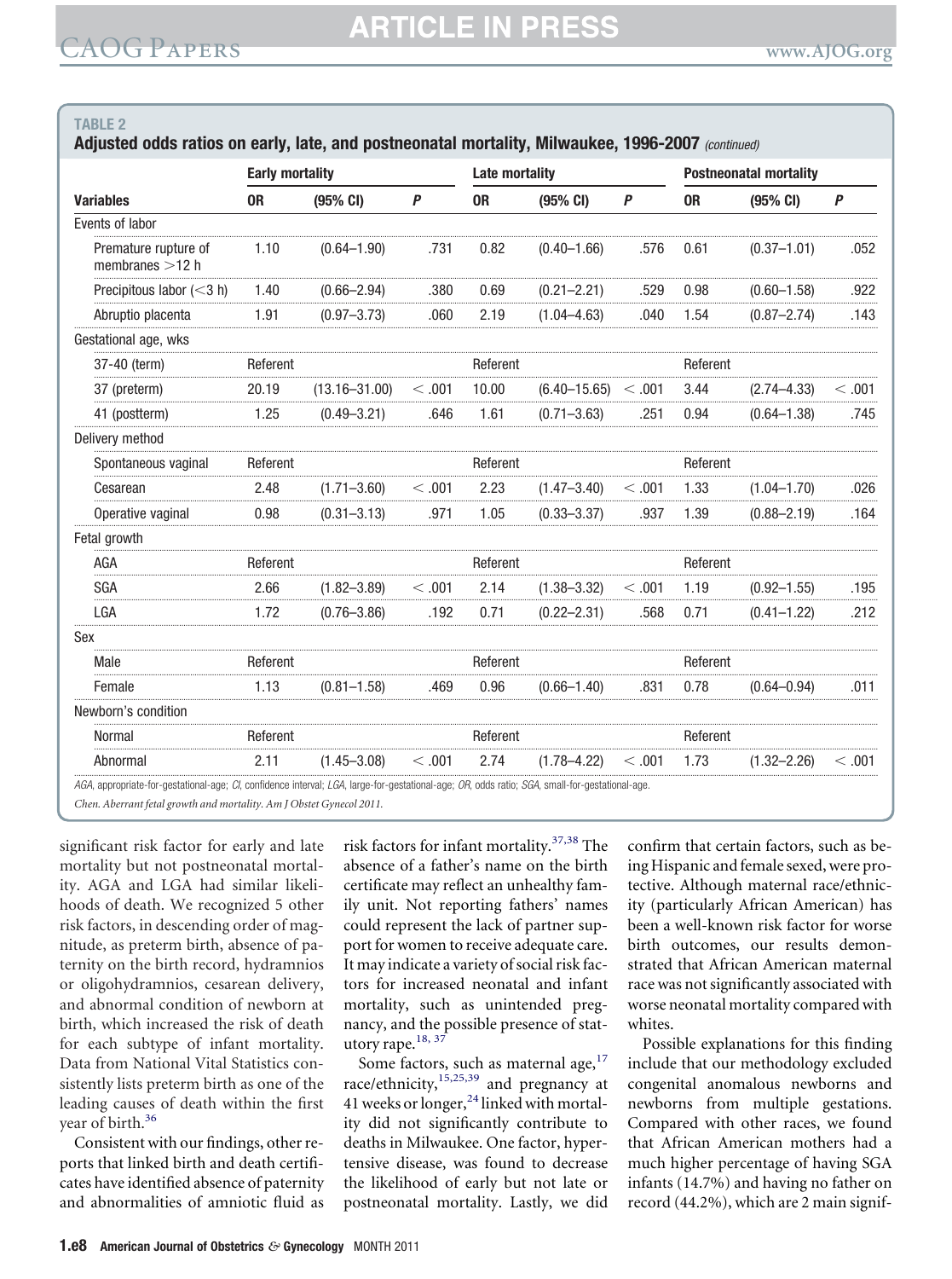## <span id="page-8-0"></span>**EXAMPLE IN PRESS CAOG PAPERS**

icant variables associated with worse neonatal mortality. Also, there may be some other unmeasured confounders that we could not adjust for. All of the aforementioned factors may have contributed to the variation between our findings and published reports.

In addition, consistent with Salihu et  $al<sub>1</sub><sup>40</sup>$  $al<sub>1</sub><sup>40</sup>$  $al<sub>1</sub><sup>40</sup>$  our study found that cigarette use during pregnancy was significantly associated with postneonatal mortality, rather than neonatal mortality. Although smoking has been identified as a risk factor for suboptimal fetal growth, which is a contributing factor to SGA deliveries, our study was not able to account for the contribution of passive smoking. Also, in our study, prenatal care was not found to be a protective factor. However, the research literature has documented the difficulty of quantifying and measuring the effectiveness of prenatal care,  $8,41$  with recent studies arguing for and against the effectiveness of prenatal care in its current form.[42,43](#page-9-0)

Several limitations of the study need to be acknowledged. First, although birth certificate data have advantages in epidemiologic research, they have known shortcomings, including but not limited to, missing data, accuracy, and validity of data.[44-46](#page-9-0) In this study, we assumed that a mother did not have a medical condition if the box was not checked on the birth certificate; thus, we may have underestimated the prevalence of the maternal medical conditions because of unobserved missing data. Although the accuracy of vital statistics data has been examined in other states,  $47-50$  using combination of the terms "birth certificate, neonatal, infant, mortality, and Milwaukee, Wisconsin," we did not find any publications in the English language that assessed the validity of birth certificates in Milwaukee or Wisconsin. We additionally contacted the source of our data and they are not aware of any study that has determined the accuracy of the birth certificate data.

Second, the criteria used to determine gestational age may have varied over the 12 year period. It is possible that there were random or nonrandom misclassifications.[46](#page-9-0) But considering we confirmed several risk factors that are known to increase mortality suggests the data are useful in exploring trends and in generating hypothesis.

Third, our analysis of the city of Milwaukee may not be representative of other cities, states, or the United States. For example, Milwaukee is one of the most segregated large metropolitan US cities.[51](#page-9-0) Milwaukee has a higher proportion of African American births (47%) compared with the United States  $(16\%)$ <sup>[52](#page-9-0)</sup> Compared with other large Midwestern cities, Milwaukee has a higher black infant mortality rate (16.0) than Indianapolis, IN (15.4), and Columbus, OH (14.9), but lower than Chi-cago, IL (17.0), and Detroit, MI (18.1).<sup>[53](#page-9-0)</sup> Also, the median household income in Milwaukee (\$37,022) is lower than that of the United States  $(\$52,175).^{54}$  $(\$52,175).^{54}$  $(\$52,175).^{54}$  Thus, because of these shortcomings, observational and/or interventional studies are necessary before any recommendations to alter obstetric or neonatal practice are made.

In summary, our findings suggest that aberrant growth may influence early, late, and postneonatal mortality differently. When the analysis adjusts for confounding variables, SGA but not LGA is linked with increased mortality. Additional studies are needed from Milwaukee and possibly other urban settings to confirm these findings and to determine whether compliance with evidencebased medicine can decrease the risk of mortality.

#### **REFERENCES**

**1.** American College of Obstetricians and Gynecologists. Intrauterine growth restriction. Washington, DC: American College of Obstetricians and Gynecologists; 2000.

**2.** American College of Obstetricians and Gynecologists. Fetal macrosomia. Washington, DC: American College of Obstetricians and Gynecologists; 2000.

**3.** Seeds JW, Peng CCT. Does augmented growth impose an increased risk of fetal death? Am J Obstet Gynecol 2000;183:316-23.

**4.** Chen XK, Wen SW, Smith G, Yang Q, Walker M. Pregnancy-induced hypertension and infant mortality: roles of birthweight centiles and gestational age. BJOG 2007;114:24-31.

**5.** Alexander G, Himes J, Kaufman R, Mor J, Kogan M. A United States national reference for fetal growth. Obstet Gynecol 1996;87:163-8. **6.** Alexander GR, Kogan MD, Himes JH. 1994- 1996 US singleton birth weight percentiles for

gestational age by race, Hispanic origin, and gender. Matern Child Health J 1999;3:225-31. **7.** Kotelchuck M. An evaluation of the Kessner adequacy of prenatal care index and a proposed adequacy of prenatal care utilization index. Am J Public Health 1994;84:1414-20.

**8.** Vander-Weele, TJ, Lantos JD, Siddique J, Lauderdale DS. A comparison of four prenatal care indices in birth outcome models: comparable results for predicting small-for-gestational-age outcome but different results for preterm birth or infant mortality. J Clin Epidemiol 2009;62:438-45.

**9.** Alexander GR, Kotelchuck M. Quantifying the adequacy of prenatal care: a comparison of indices. Public Health Rep 1996;111:408-18.

**10.** Penrod JR, Lantz PM. Measurement error in prenatal care utilization: evidence of attenuation bias in the estimation of impact on birth weight. Matern Child Health J 2000;4:39-52.

**11.** Reidpath DD, Allotey P. Infant mortality rate as an indicator of population health. J Epidemiol Community Health 2003;57:344-6.

**12.** Heron M, Sutton PD, Xu J, Ventura SJ, Strobino DM, Guyer B. Annual summary of vital statistics: 2007. Pediatrics 2010;125:4-15.

13. Central Intelligence Agency. The World factbook. Country comparison: infant mortality rate. Available at: [https://www.cia.gov/library/](https://www.cia.gov/library/publications/the-world-factbook/) [publications/the-world-factbook/.](https://www.cia.gov/library/publications/the-world-factbook/) Accessed June 15, 2010.

**14.** Ananth CV, Liu S, Joseph KS, Kramer MS. Fetal and Infant Health Study Group of the Canadian Perinatal Surveillance System. A comparison of foetal and infant mortality in the United States and Canada. Int J Epidemiol 2009;38:480-9.

**15.** Hessol, NA, Fuentes-Afflick E. Ethnic differences in neonatal and postneonatal mortality. Pediatrics 2005;115:e44-51.

**16.** MacDorman MF, Mathews TJ. Behind international rankings of infant mortality: how the United States compares with Europe. NCHS Data Brief. 2009. Available at: [www.cdc.gov/](http://www.cdc.gov/nchs/data/databriefs/db23.htm) [nchs/data/databriefs/db23.htm.](http://www.cdc.gov/nchs/data/databriefs/db23.htm) Accessed June 15, 2010.

**17.** Misra DP, Ananth CV. Infant mortality among singletons and twins in the United States during 2 decades: effects of maternal age. Pediatrics 2002;110:1163-8.

**18.** Gaudino JA Jr, Jenkins B, Rocha RW. No fathers' names: a risk factor for infant mortality in the State of Georgia, USA. Social Sci Med 1999:48 253-65.

**19.** Donovan EF, Besl J, Paulson J, et al. Infant death among Ohio resident infants born at 32 to 41 weeks of gestation. Am J Obstet Gynecol 2010;203:58.e1-5.

**20.** Kinzler WL, Ananth CV, Smulian JC, Vintzileos AM. The effects of labor on infant mortality among small-for-gestational-age infants in the USA. J Matern Fetal Neonatal Med 2002;12: 201-6.

**21.** Meirowitz NB, Ananth CV, Smulian JC, Vintzileos AM. Effect of labor on infant morbidity and mortality with preterm premature rupture of